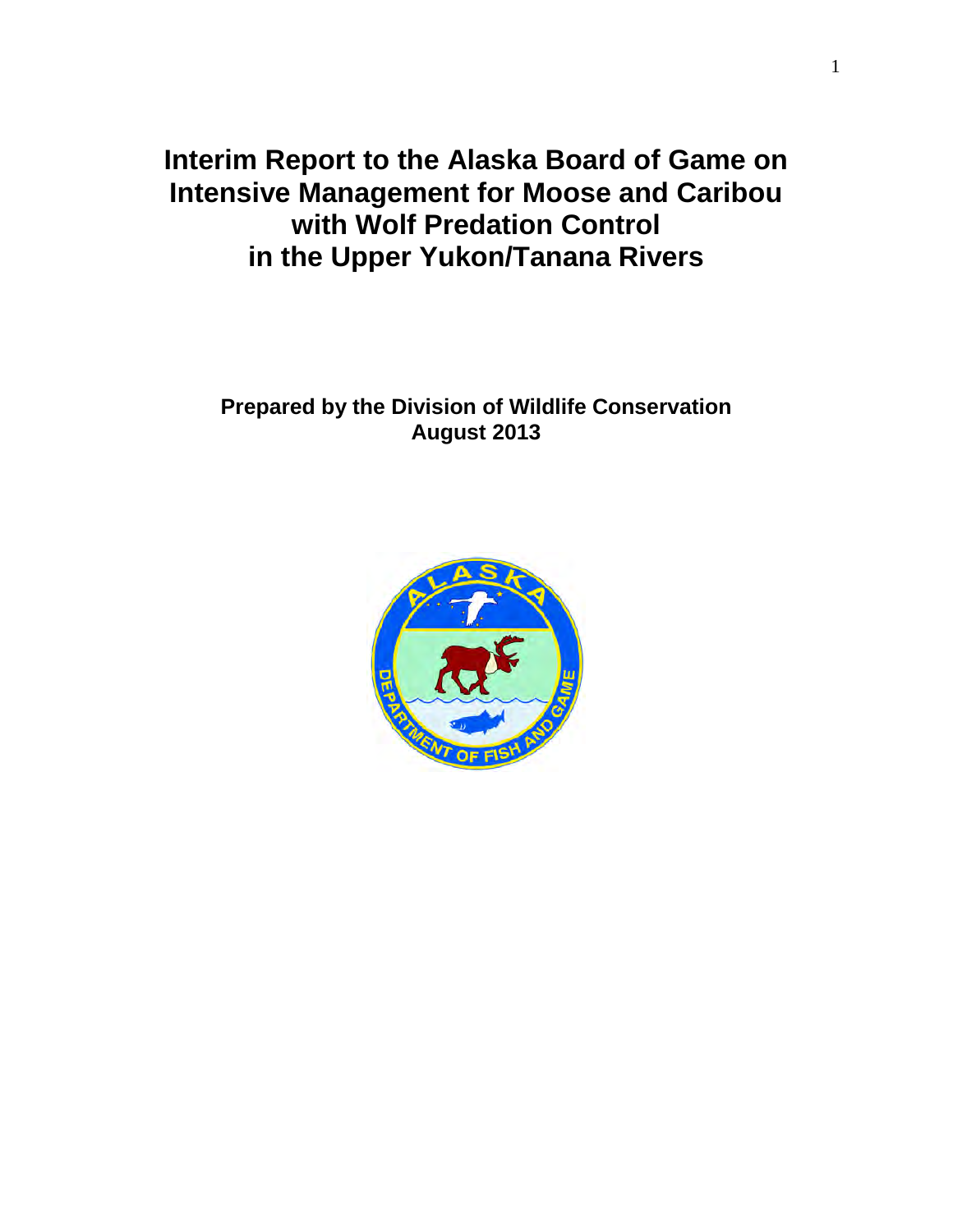- **1) Description of IM Program[1](#page-1-0)**
- **A) This report is an** interim **evaluation for a predation control program authorized by the Alaska Board of Game (Board) under 5 AAC 92.113**
- **B) Month this report was submitted by the Department to the Board:**

**February \_\_\_ (annual report) August** X **(interim annual update[2](#page-1-1) ) Year** 2013

- **C) Program name**: Upper Yukon/Tanana Wolf predation Control Program (UYTPCP)
- **D) Existing program** does not have **an associated Operational Plan**
- **E) Game Management Unit(s) fully or partly included in IM program area:** Units 12, 20B, 20D, 20E and 25C
- **F) IM objectives for** Fortymile caribou herd (FCH): population size 50,000–100,000 and harvest 1,000–15,000; for moose in Unit 12 north of the Alaska Highway and all of Unit 20E: population size 8,744–11,116 and harvest 547–1,084
- **G) Month and year the current predation control program was originally authorized by the Board:** November 2004**. Indicate date(s) if renewed:** March 2009
- **H) Predation control is** currently active **in this IM area**.

 $\overline{a}$ 

- **I) If active, month and year the current predation control program began:** January 2005
- **J) A habitat management program funded by the Department or from other sources is currently active in this IM area:** No
- **K)** Size of IM program area (square miles) and geographic description: 18,750 mi<sup>2</sup> in that portion of Unit 12 north of the Alaska Highway; that portion of Unit 20D within the Goodpaster River drainage upstream from and including the South Fork Goodpaster River drainage, and within the Healy River, and the Billy and Sand creek drainages; that portion of Unit 20B within the Salcha River drainage upstream from and including the Goose Creek drainage, and within the Middle Fork of the Chena River drainage; all of Unit 20E; and that portion of Unit 25C within the Birch Creek drainage upstream from the Steese Highway bridge, and within the area draining into the south and west bank of the Yukon River upstream from the community of Circle (Fig. 1).

<span id="page-1-0"></span><sup>&</sup>lt;sup>1</sup> For purpose and context of this report format, see *Intensive Management Protocol, section on Tools for Program Implementation and Assessment* 

<span id="page-1-1"></span><sup>&</sup>lt;sup>2</sup> The interim annual update may be limited only to sections that changed substantially since prior annual report [*e.g., only Tables 3 and 6 in areas with a fall ungulate survey and only wolf control*]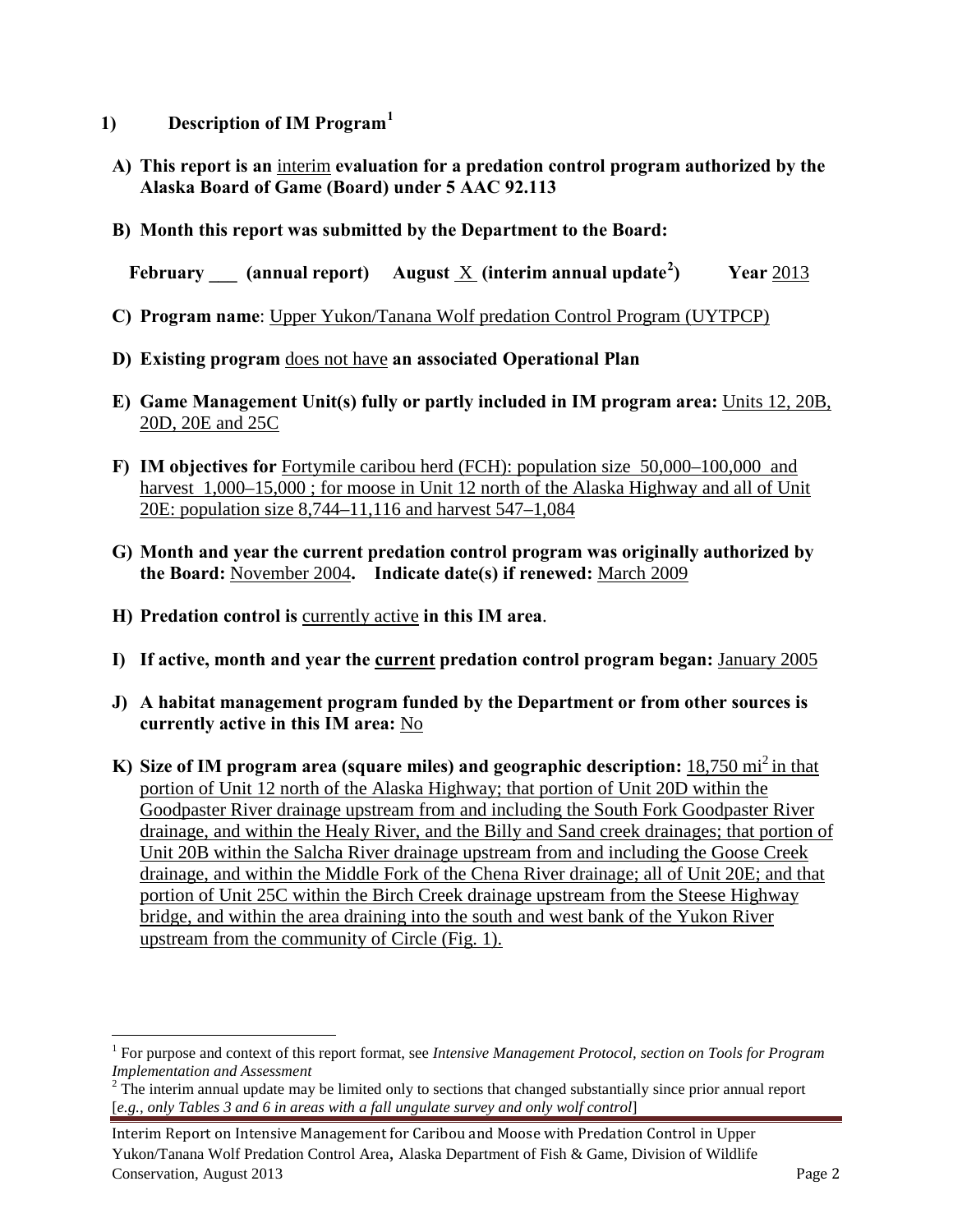

**Figure 1. Upper Yukon/Tanana Predator Control Program Area (18,750 mi<sup>2</sup> )** 

**L) Size and geographic description of area for assessing ungulate abundance:** Caribou- $25,217 \text{ mi}^2$  FCH hunt area (Fig. 2); Moose-4,630 mi<sup>2</sup> within the Unit 20E West and 20E Central Moose Survey Areas in southern Unit 20E.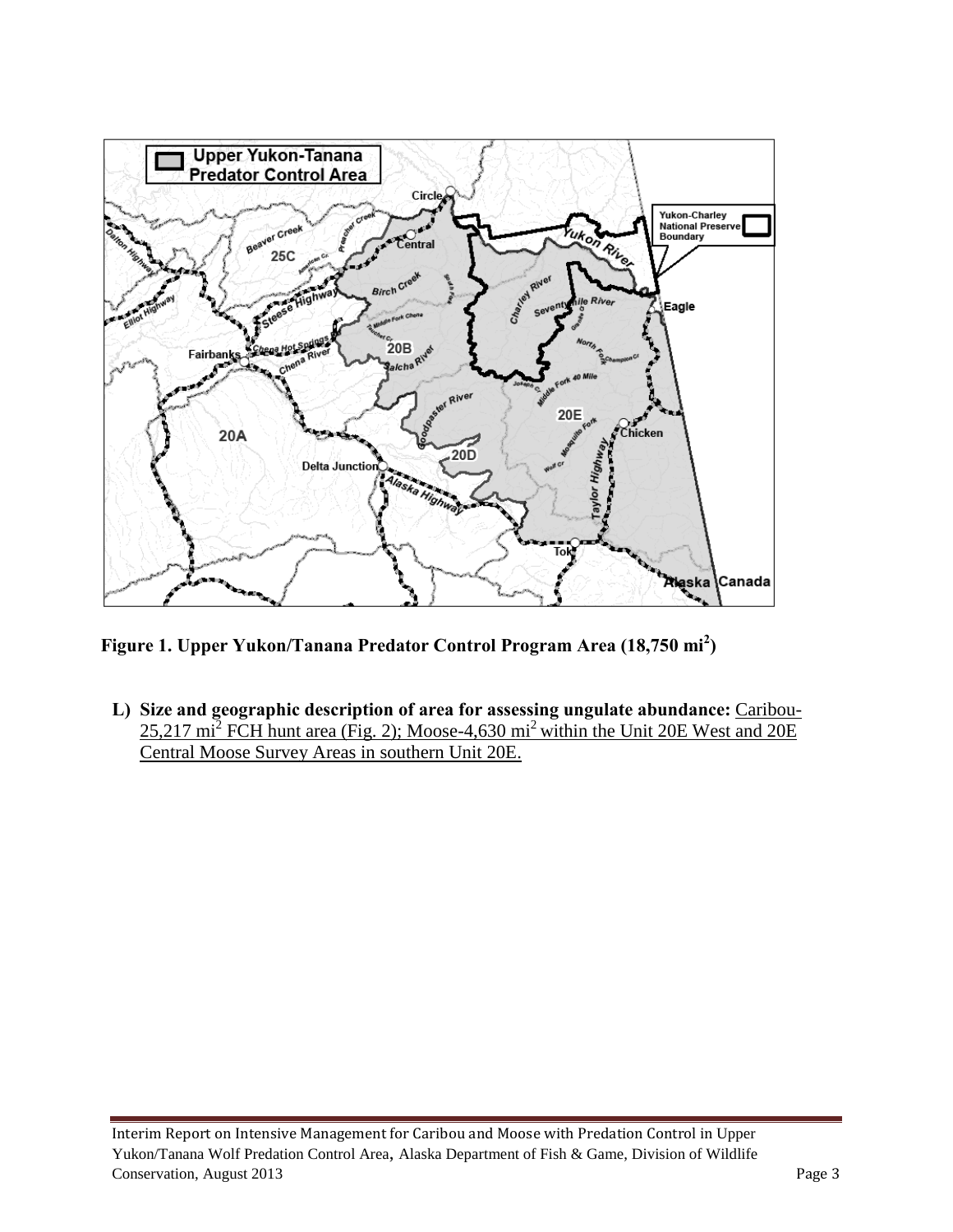

**Figure 2. Fortymile Caribou Herd Hunt Area (25,217 mi<sup>2</sup> ).** 

- **M) Size and geographic description of area for ungulate harvest reporting:** Caribou–FCH hunt area (25,217 mi<sup>2</sup>); Moose–Unit 12 north of the Alaska Highway and all of Unit 20E  $(9,150 \text{ mi}^2)$ .
- **N) Size and geographic description of area for assessing predator abundance:** Wolf Control Area (WCA)-18,750 mi<sup>2</sup>.
- **O)** Size and geographic description of predation control area:  $\underline{WCA-18,750 \text{ mi}^2}$ .
- **P) Criteria for evaluating progress toward IM objectives:** Caribou and moose abundance and harvest.
- **Q)** Criteria for success with this program: FCH population  $= 50,000-100,000$  and harvest  $=$ 1,000–15,000 caribou; moose population in Unit 12 north of the Alaska Highway and in all of Unit 20E population =  $8,744-11,116$  and harvest =  $547-1,084$  moose.
- **2) Prey data**

**Date(s) and method of most recent** fall/spring **abundance assessment for:** Caribou–June 2010 photo census (Table 1); Moose – November 2012 geospatial moose population survey (Table 2).

**Compared to IM area, was a similar trend and magnitude of difference in abundance observed in nearby non-treatment area(s) since program inception:** Non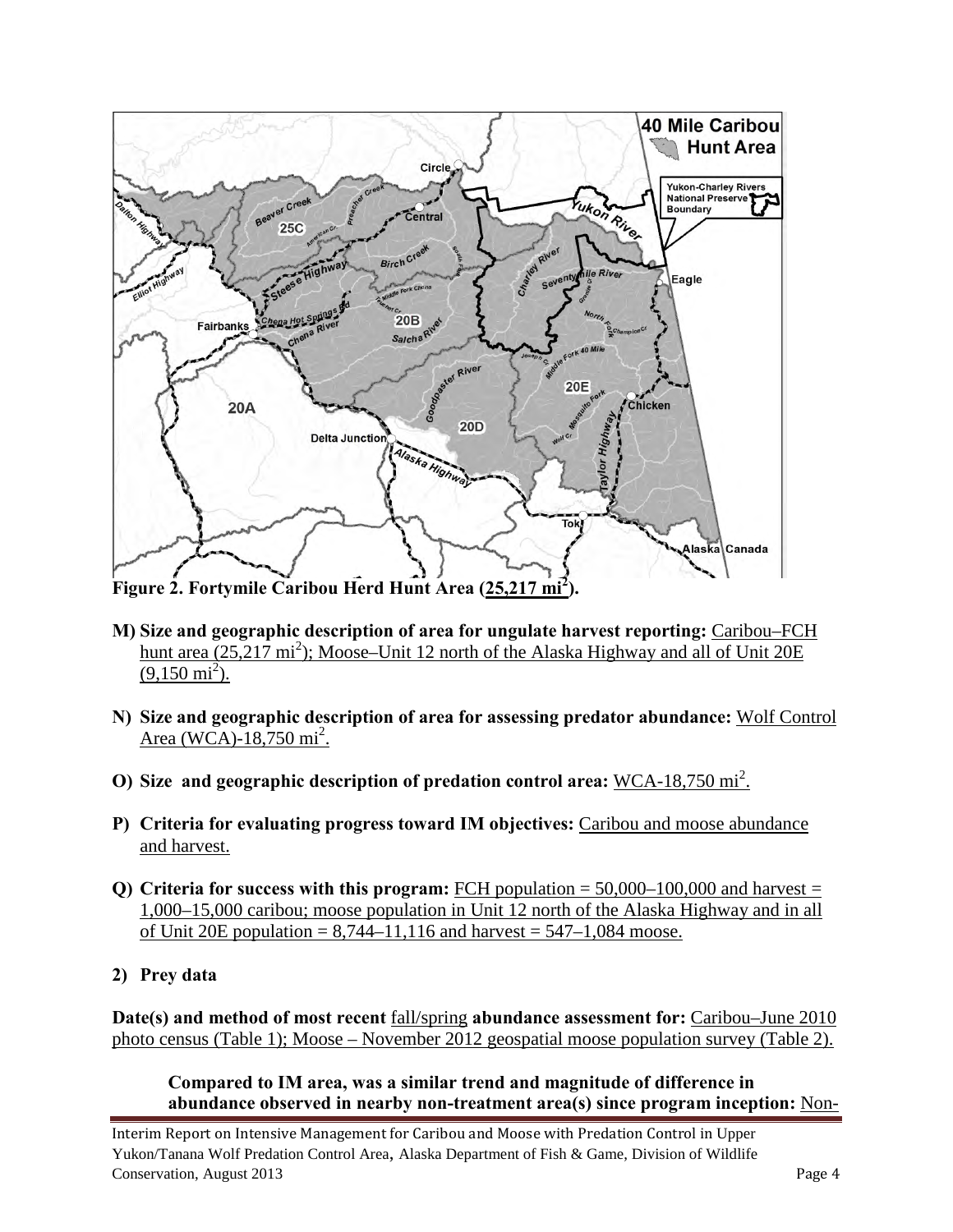treatment area not established.

**Date(s) of most recent age and sex composition survey for:** Caribou – October 2012 composition survey (Table 1); Moose – November 2012 geospacial moose population survey (Table 2)

**Compared to IM area, was a similar composition trend and magnitude of difference in composition observed in nearby non-treatment area(s) since program inception:** Non-treatment area not established.

**Table 1**. **Fortymile Caribou Herd (FCH) abundance, age and sex composition in FCH hunt area since the herd was added to the control program in year 3 to year 9. Regulatory year is 1 July through 30 June (e.g., RY12 = 1 July 2012 through 30 June 2013).**

| <b>Regulatory</b> |      |                       | <b>Composition (number per 100 cows)</b> |              |                |  |  |
|-------------------|------|-----------------------|------------------------------------------|--------------|----------------|--|--|
| <b>Period</b>     | vear | Abundance             | <b>Calves</b>                            | <b>Bulls</b> | Total <i>n</i> |  |  |
| Year 1            | 2004 |                       |                                          |              |                |  |  |
| Year 2            | 2005 |                       |                                          |              |                |  |  |
| Year 3            | 2006 | $43,837$ <sup>a</sup> | 34                                       | 43           | 4,995          |  |  |
| Year 4            | 2007 | $44,673^{\circ}$      | 37                                       | 36           | 5,228          |  |  |
| Year 5            | 2008 | $46,510^{b}$          | 33                                       | 37           | 4,119          |  |  |
| Year 6            | 2009 | $51,675^{\rm b}$      | 34                                       | 59           | 4,503          |  |  |
| Year 7            | 2010 |                       | 32                                       | 43           | 7,169          |  |  |
| Year 8            | 2011 |                       | 25                                       | 42           | 3,949          |  |  |
| Year 9            | 2012 |                       | 22                                       | 40           | 4,832          |  |  |

<sup>a</sup> Modeled population estimate.

<sup>b</sup> Minimum population estimate from photo census.

**Describe trend in abundance or composition:** 2–4% annual rate of increase during RY06– RY09, based on modeling and photo census results

**Table 2**. **Moose abundance, age and sex composition in Unit 20E West and 20E Central moose survey areas in southern Unit 20E since program implementation in year 1 to year 9. A regulatory year is 1 July through 30 June (e.g., RY12 = 1 July 2012 through 30 June 2013).** 

|               | <b>Regulatory</b> |                              |               | <b>Composition (number per 100 cows)</b> |           |  |  |
|---------------|-------------------|------------------------------|---------------|------------------------------------------|-----------|--|--|
| <b>Period</b> | vear              | <b>Abundance (variation)</b> | <b>Calves</b> | <b>Bulls</b>                             | Total $n$ |  |  |
| Year 1        | 2004              | 2268 (90% CI±17%)            | 24            | 55                                       | 516       |  |  |
| Year 2        | 2005              | 2913 (90% CI±14%)            | 23            | 52                                       | 887       |  |  |
| Year 3        | 2006              | 3352 (90% CI±15%)            | 31            | 42                                       | 1104      |  |  |
| Year 4        | 2007              | 3469 (90% CI±14%)            | 26            | 48                                       | 935       |  |  |
| Year 5        | 2008              | 3147 (90% CI $\pm$ 11%)      | 28            | 60                                       | 865       |  |  |
| Year 6        | 2009              | 3950 (90% CI±12%)            | 30            | 58                                       | 1046      |  |  |
| Year 7        | 2010              | 3894 (90% CI±15%)            | 28            | 70                                       | 987       |  |  |
| Year 8        | 2011              | 4148 (90% CI $\pm$ 16%)      | 14            | 67                                       | 1071      |  |  |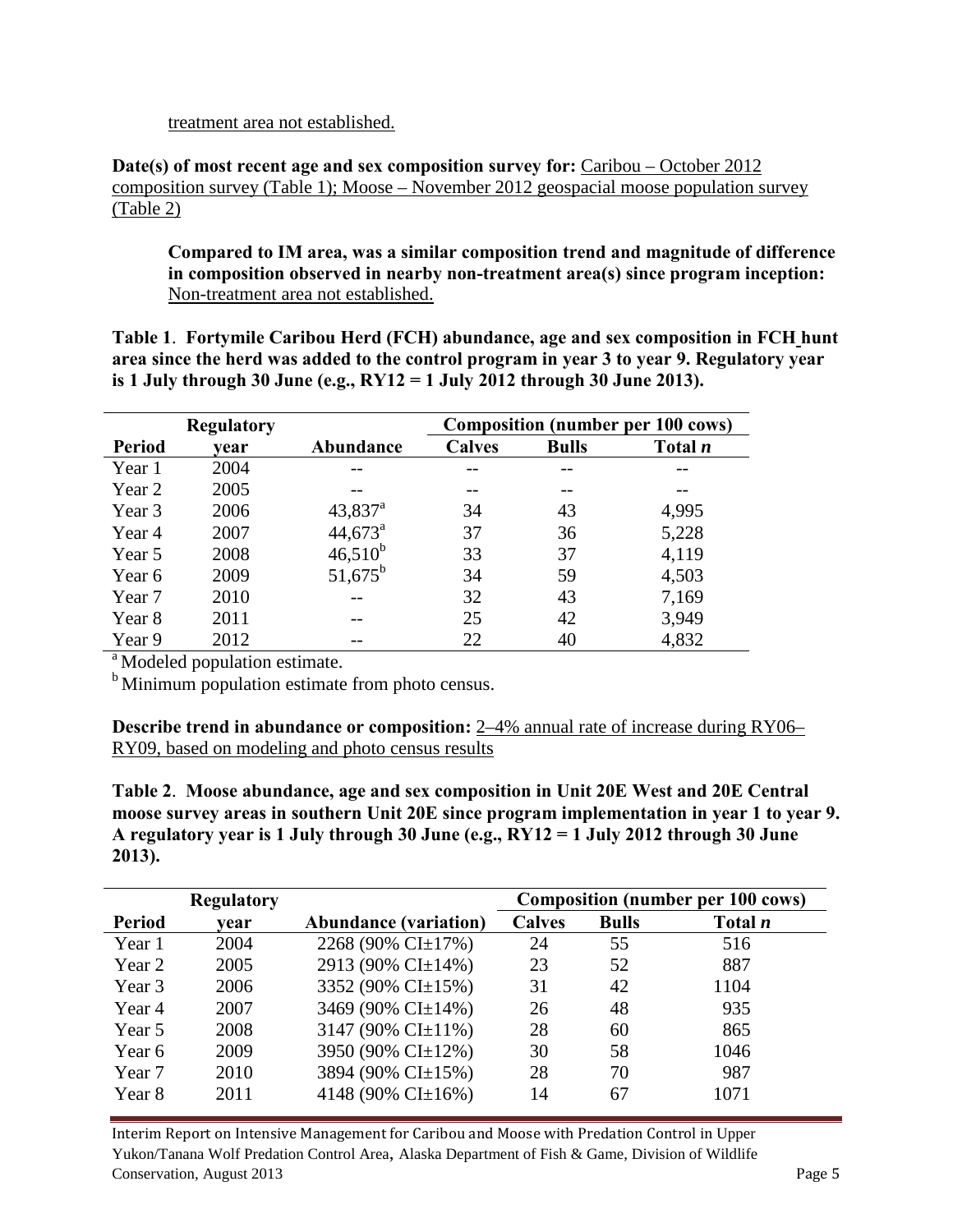|               | <b>Regulatory</b> |                              | <b>Composition (number per 100 cows)</b> |              |                |
|---------------|-------------------|------------------------------|------------------------------------------|--------------|----------------|
| <b>Period</b> | vear              | <b>Abundance (variation)</b> | <b>Calves</b>                            | <b>Bulls</b> | Total <i>n</i> |
| Year 9        | 2012              | 4165 (90% CI $\pm$ 16%)      |                                          |              | 1061           |

**Describe trend in abundance or composition:** Moose increased during RY04–RY12 based upon point estimates with non-overlapping 90% confidence intervals in RY04 and RY12

**Table 3**. **Fortymile Caribou Herd (FCH) harvest in FCH hunt area since the herd was added to the control program in year 3 to year 9. A regulatory year is 1 July through 30 June (e.g., RY12 = 1 July 2012 through 30 June 2013). Methods for estimating unreported harvest are described in Survey and Inventory reports.** 

|               | <b>Regulatory</b> |             | <b>Reported</b> | <b>Estimated</b>  |                |       | <b>Total</b> |
|---------------|-------------------|-------------|-----------------|-------------------|----------------|-------|--------------|
| <b>Period</b> | vear              | <b>Male</b> | Female          | <b>Unreported</b> | <b>Illegal</b> | Yukon | harvest      |
| Year 1        | 2004              |             |                 |                   |                |       |              |
| Year 2        | 2005              |             | --              |                   | --             |       | $- -$        |
| Year 3        | 2006              | 601         | 247             | 10                | 10             | 5     | 873          |
| Year 4        | 2007              | 746         | 262             | 10                | 10             | 5     | 1033         |
| Year 5        | 2008              | 696         | 217             | 10                | 10             | 10    | 913          |
| Year 6        | 2009              | 891         | 192             | 10                | 10             | 20    | 1083         |
| Year 7        | 2010              | 636         | 89              | 10                | 10             | 5     | 750          |
| Year 8        | 2011              | 918         | 103             | 10                | 10             | 5     | 1046         |
| Year 9        | 2012              | 1081        | 190             | 10                | 10             | 5     | 1,296        |

**Describe trend in harvest:** Harvest controlled by fixed annual harvest quota. Annual quota was 850 during RY06–RY09, 795 in RY10, and 1,000 during RY11–RY12.

**Describe any other harvest related trend if appropriate:** None.

**Table 4**. **Moose harvest in Unit 12 north of the Alaska Highway and all of Unit 20E since program implementation in year 1 to year 9. A regulatory year is 1 July through 30 June (e.g., RY12 = 1 July 2012 through 30 June 2013). Methods for estimating unreported harvest are described in Survey and Inventory reports.**

|               | <b>Regulatory</b> |             | <b>Reported</b> | <b>Estimated</b>  |                |                      |
|---------------|-------------------|-------------|-----------------|-------------------|----------------|----------------------|
| <b>Period</b> | vear              | <b>Male</b> | Female          | <b>Unreported</b> | <b>Illegal</b> | <b>Total harvest</b> |
| Year 1        | 2004              | 86          | $\overline{0}$  | $0 - 5$           | $5 - 10$       | $91 - 101$           |
| Year 2        | 2005              | 123         | $\Omega$        | $0 - 5$           | $5 - 10$       | 128-138              |
| Year 3        | 2006              | 141         |                 | $0 - 5$           | $5 - 10$       | $147 - 157$          |
| Year 4        | 2007              | 151         | $\theta$        | $0 - 5$           | $5 - 10$       | $156 - 166$          |
| Year 5        | 2008              | 189         | $\Omega$        | $0 - 5$           | $5 - 10$       | 194-204              |
| Year 6        | 2009              | 180         | $\theta$        | $0 - 5$           | $5 - 10$       | $185 - 195$          |
| Year 7        | 2010              | 184         | $\theta$        | $0 - 5$           | $5 - 10$       | 189-199              |
| Year 8        | 2011              | 212         | $\theta$        | $0 - 5$           | $5 - 10$       | $217 - 227$          |
| Year 9        | 2012              | 193         | 0               | $0 - 5$           | $5 - 10$       | 198-208              |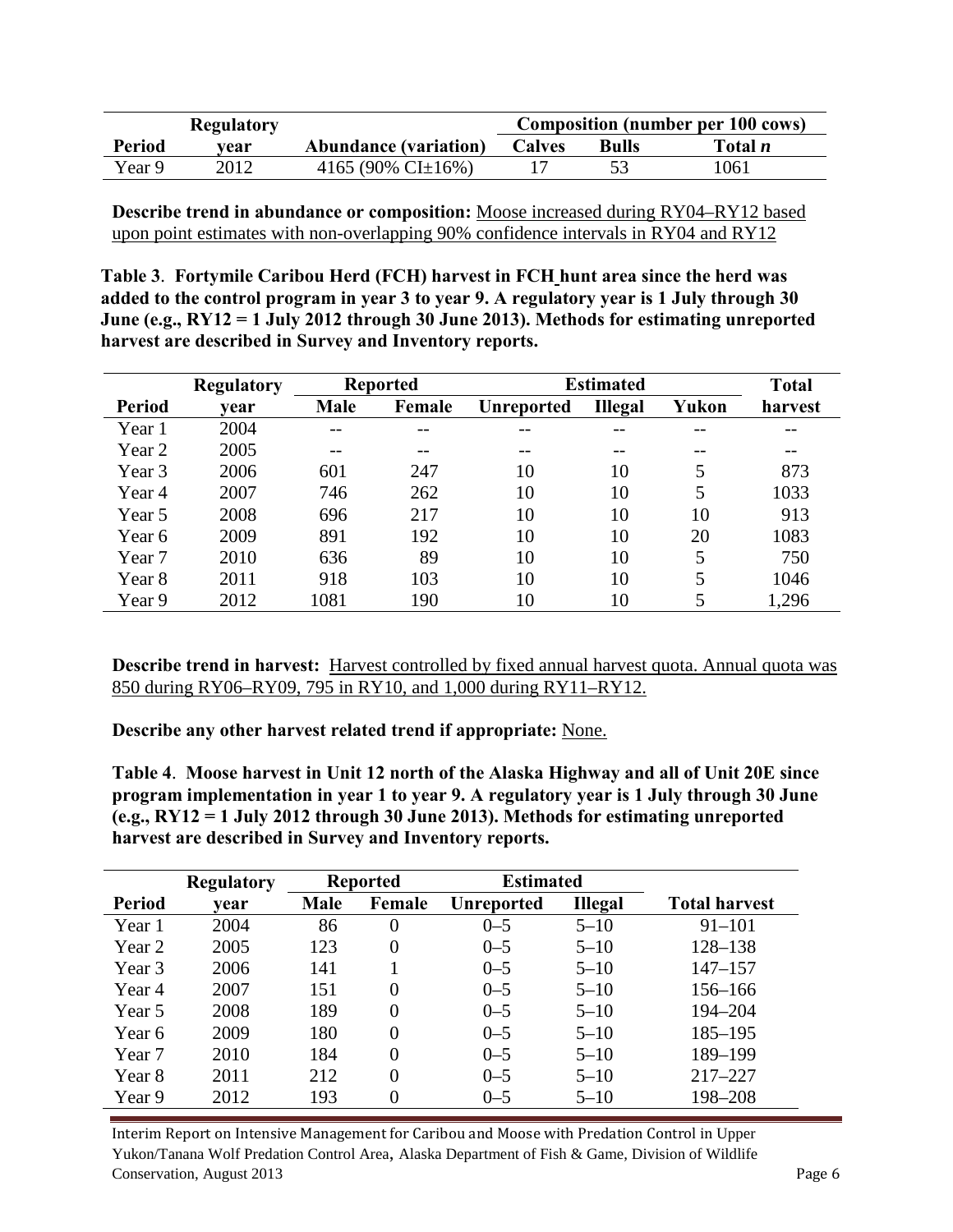## **Describe trend in harvest:** Harvest increased during RY04–RY12.

## **3) Predator data**

**Date(s) and method of most recent spring abundance assessment for wolves:** May 2012 modeled estimate.

**Date(s) and method of most recent fall abundance assessment for wolves:** October 2012 – ADF&G Pred–Prey model which uses the relationship between spring wolf, moose and caribou population sizes to predict a likely growth rate for the wolf population from spring to fall. Mathematical equations which define model functions were taken from published predator–prey studies.

**Other research or evidence of trend or abundance status in wolves:** None.

**Table 5. Wolf abundance and removal in Wolf Control Area (WCA) since program implementation in year 1 to year 9. Removal objective is 60–80% of pre-control fall abundance in year 1 of wolf predation control program, so estimated or confirmed number remaining by 1 May each regulatory year in the WCA must be at least 88. Regulatory year is 1 July through 30 June (e.g., RY12 = 1 July 2012 through 30 June 2013).** 

|               |                   |                    | <b>Harvest</b><br>Fall<br>removal |                 | Dept.           | Public       |                    | <b>Spring</b>      |
|---------------|-------------------|--------------------|-----------------------------------|-----------------|-----------------|--------------|--------------------|--------------------|
|               | <b>Regulatory</b> | abundance          |                                   |                 | control         | control      | <b>Total</b>       | abundance          |
| <b>Period</b> | vear              | (range)            | Trap                              | Hunt            | removal         | removal      | removal            | $(range)^{a}$      |
| Year 1        | 2004              | $380^{bc}$         | 52                                | 23              | N/A             | 60           | 135                | 245                |
|               |                   | $(350 - 410)$      |                                   |                 |                 |              |                    | $(215 - 275)$      |
| Year 2        | 2005              | $335^{\circ}$      | 58                                | 10              | N/A             | 17           | 85                 | 250                |
|               |                   | $(300 - 370)$      |                                   |                 |                 |              |                    | $(215 - 285)$      |
| Year 3        | 2006              | $362^{\circ}$      | 73                                | $\overline{7}$  | N/A             | 23           | 103                | 259                |
|               |                   | $(300 - 425)$      |                                   |                 |                 |              |                    | $(197 - 322)$      |
| Year 4        | 2007              | $382^{\circ}$      | 57                                | 14              | N/A             | 27           | 98                 | 284                |
|               |                   | $(366 - 398)$      |                                   |                 |                 |              |                    | $(268 - 300)$      |
| Year 5        | 2008              | $372^{\mathrm{d}}$ | 82                                | 11              | 84              | 49           | 226                | 146                |
| Year 6        | 2009              | $235^{\circ}$      | 31                                | 4               | 15              | 10           | 60                 | 175                |
| Year 7        | 2010              | $274^{\circ}$      | 26                                | 11              | $\overline{0}$  | 25           | 62                 | 212                |
|               |                   | $(262 - 285)$      |                                   |                 |                 |              |                    | $(200 - 223)$      |
| Year 8        | 2011              | $329^\circ$        | 62                                | 17              | 56              | 8            | 145                | 184                |
|               |                   | $(315 - 342)$      |                                   |                 |                 |              |                    | $(170 - 197)$      |
| Year 9        | 2012              | $386^{\circ}$      | $41^{\mathrm{f}}$                 | $12^{\text{f}}$ | 40 <sup>f</sup> | $78^{\rm f}$ | $171$ <sup>T</sup> | $215$ <sup>f</sup> |
|               |                   | $(368 - 403)$      |                                   |                 |                 |              |                    | $(197 - 232)$      |
| $\sim -1$     |                   |                    |                                   |                 |                 |              |                    |                    |

Fall estimate minus all know wolf kills.

 $\rm ^{b}$  Pre-control population estimate.  $\rm ^{c}$  Fall modeled estimate.

<sup>d</sup> Revised fall modeled estimate using results from a March 2009 reconnaissance survey and RY08 removal data. The original fall modeled estimate was 393–431.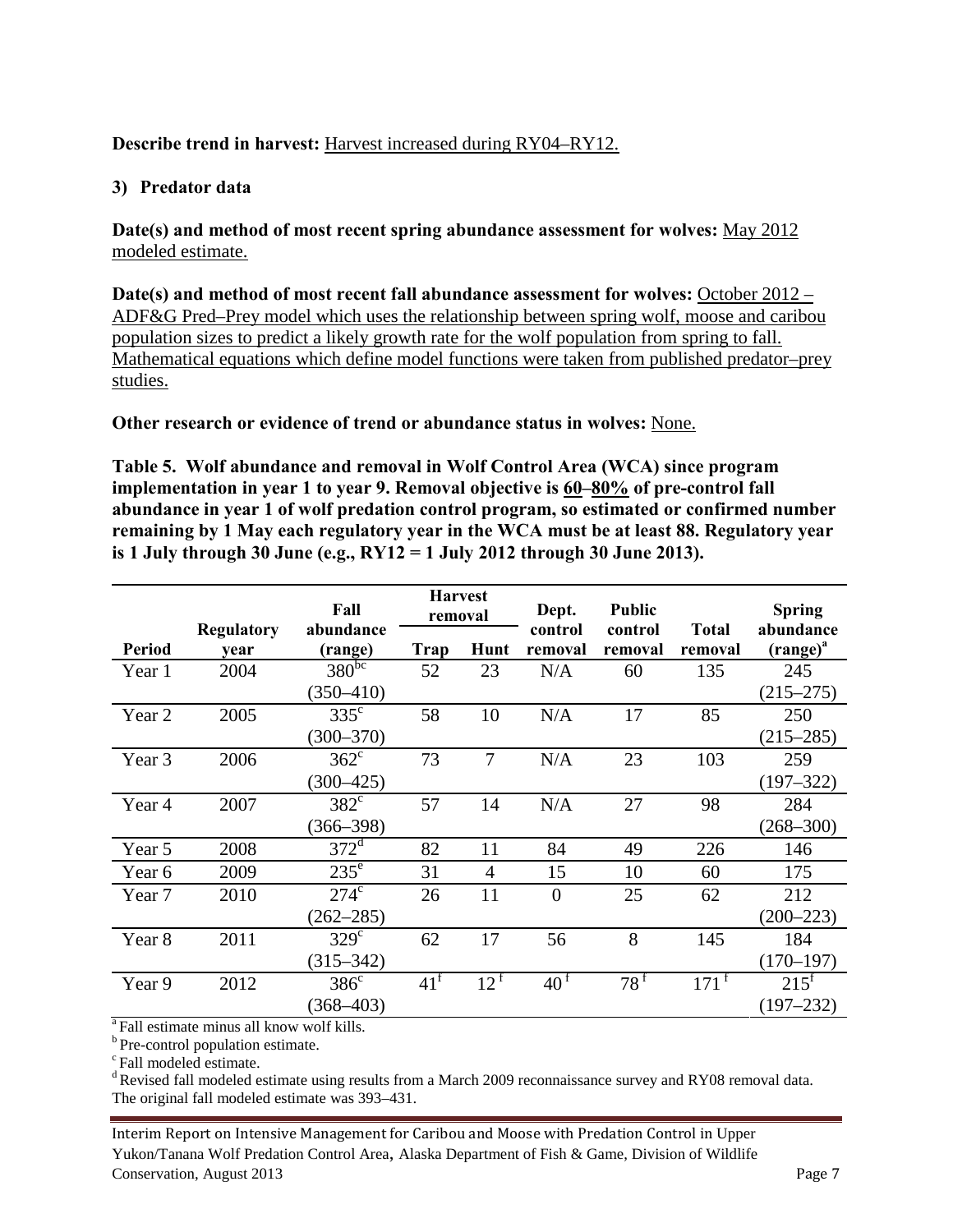<sup>e</sup> Revised fall modeled estimate using results from a March 2010 reconnaissance survey and RY09 removal data. The original fall modeled estimate was  $262-299$ .<br><sup>f</sup>Preliminary data.

### **4) Habitat data and nutritional condition of prey species**

**Where active habitat enhancement is occurring or was recommended in the Operational Plan, describe progress toward objectives:** No active habitat enhancement.

**Table 6**. **Nutritional indicators for Fortymile Caribou Herd (FCH) in FCH hunt area since the herd was added to the control program in year 3 to year 9. A regulatory year is 1 July through 30 June (e.g., RY12 = 1 July 2012 through 30 June 2013).**

|               | <b>Regulatory</b> | <b>Spring Birthrates (%</b><br>of cows $\geq$ 36 months |
|---------------|-------------------|---------------------------------------------------------|
| <b>Period</b> | Year              | that gave birth)                                        |
| Year 1        | 2004              |                                                         |
| Year 2        | 2005              |                                                         |
| Year 3        | 2006              | 89                                                      |
| Year 4        | 2007              | 90                                                      |
| Year 5        | 2008              | 70                                                      |
| Year 6        | 2009              | 70                                                      |
| Year 7        | 2010              | 86                                                      |
| Year 8        | 2011              | 82                                                      |
| Year 9        | 2012              | 88                                                      |

**Table 7**. **Nutritional indicators for moose in Unit 20E West and 20E Central moose survey areas in southern Unit 20E since program implementation in year 1 to year 8. A regulatory year is 1 July through 30 June (e.g., RY11 = 1 July 2011 through 30 June 2012).**

|                   | <b>Regulatory</b> | <b>Twinning Rates (% of</b><br>cows observed with |
|-------------------|-------------------|---------------------------------------------------|
| <b>Period</b>     | Year              | calf that had twins)                              |
| Year 1            | 2004              | 24                                                |
| Year 2            | 2005              | 47                                                |
| Year 3            | 2006              | 27                                                |
| Year 4            | 2007              | 17                                                |
| Year 5            | 2008              | 41                                                |
| Year 6            | 2009              | 22                                                |
| Year <sub>7</sub> | 2010              | 21                                                |
| Year 8            | 2011              | 35                                                |
| Year 9            | 2012              | 32                                                |

### **5) Costs specific to implementing Intensive Management**